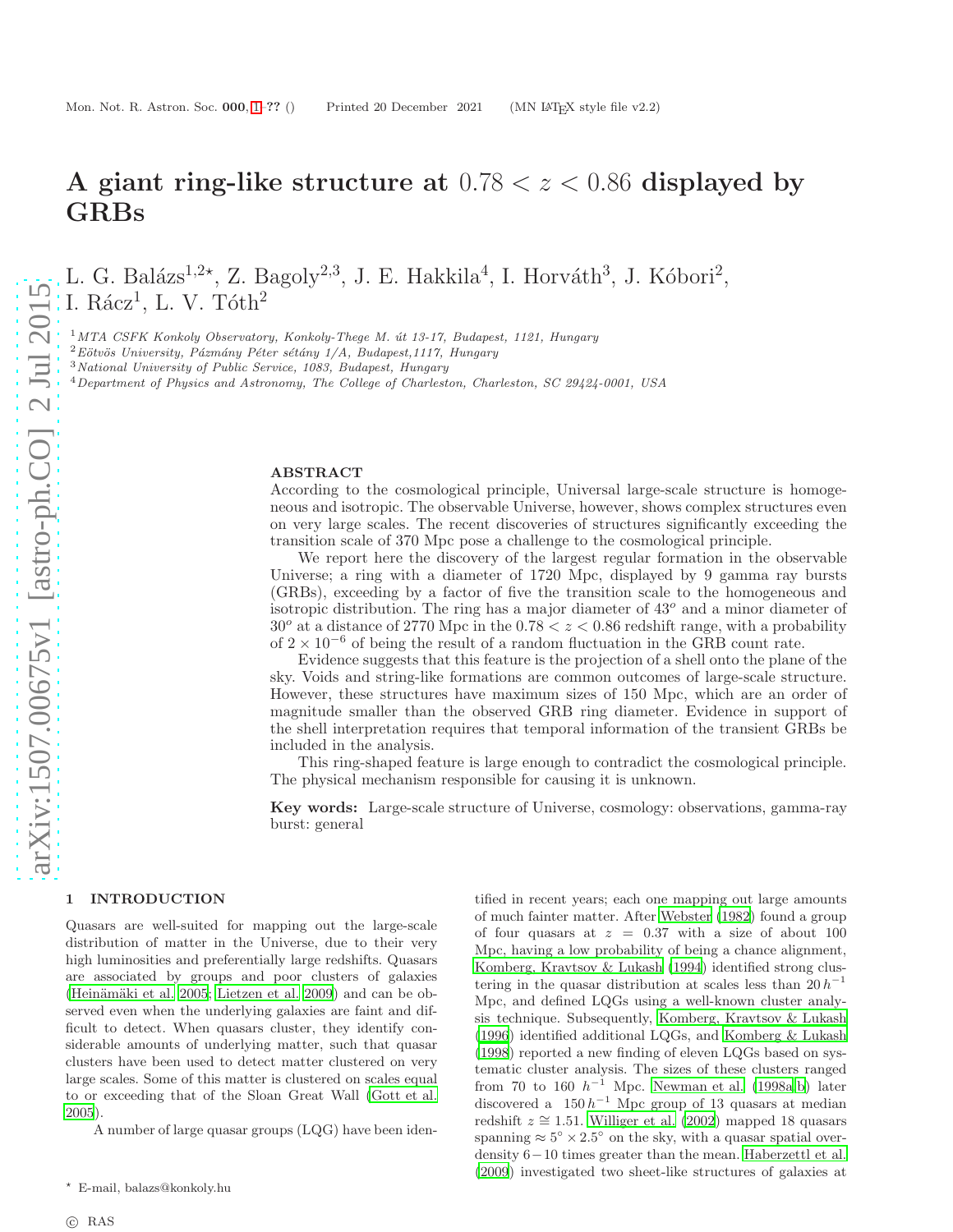# 2 L. G. Balázs et al.

 $z = 0.8$  and 1.3 spanning 150  $h^{-1}$  comoving Mpc embedded in LQGs extending over at least  $200 h^{-1}$  Mpc. [Haines, Campusano & Clowes \(2004](#page-11-11)) reported the finding of two large-scale structures of galaxies in a  $40 \times 35$  arcmin<sup>2</sup> field embedded in a 25<sup>°2</sup> area containing two 100 Mpcscale structures of quasars. As the identified scales of quasar clusters became larger, [Clowes et al. \(2012](#page-10-0)) found two relatively close LQGs at  $z \sim 1.2$ . The characteristic sizes of these two LQGs,  $\approx 350 - 400$  Mpc, and appear to be only marginally consistent with the scale of homogeneity in the concordance cosmology. Recently, [Clowes et al. \(2013](#page-10-1)) uncovered the Huge-LQG with a long dimension of  $\approx 1240$ Mpc  $(1240 \times 640 \times 370 \text{ Mpc})$ . Until recently, this was the largest known structure in the Universe. Using a friend of friend (FoF) algorithm [Einasto et al. \(2014\)](#page-11-12) found that the linking length  $l = 70 h^{-1} Mpc$  three systems from their QSR catalogue coincide with the LQGs from [Clowes et al. \(2012,](#page-10-0) [2013](#page-10-1)).

Horváth, Hakkila & Bagoly (2013); Horváth, Hakkila  $&$  Bagoly (2014) announced the discovery of a larger Universal structure than the Huge-LQG by analyzing the spatial distribution of gamma-ray bursts (GRBs). The 3000 Mpc size of this structure exceeds the size of the Sloan Great Wall by a factor of about six; This is currently the largest known universal structure.

Unlike quasars, GRBs are short-lived cosmic transients spanning milliseconds to hundreds of seconds (see the review paper by Mészáros 2006). Due to their immense luminosities, GRBs can be observed at very large cosmological distances. Their hosts are typically metal poor galaxies of intermediate mass [\(Savaglio, Glazebrook & Le Borgne 2009;](#page-11-16) Castro Cerón et al. 2010; [Levesque et al. 2010\)](#page-11-17), rather than the massive galaxies in which quasars are generally found. Both quasars and GRBs should map the underlying distribution of universal matter, although the details of their spatial distributions are not necessarily identical. Although the number of known GRBs for which distances have been accurately measured is significantly fewer than the number of known quasars, the surveying techniques used to identify these objects are more homogeneous and better-suited for studying structures of large angular size than are quasars.

The existence of an object with a size of several gigaparsecs introduces questions concerning the homogenous and isotropic nature of cosmological models. The great importance of this question necessitates further independent study into the use of GRBs for mapping large-scale universal structures. Our analysis considers the space distribution of a GRB sample having known redshifts for the presence of large-scale anisotropies. The sample we use for this study is available at <http://www.astro.caltech.edu/grbox/grbox.php>. As of October 2013, the redshifts of 361 GRBs have been determined.

#### 2 DISTRIBUTION OF GRBS IN  $\{R, \theta, \varphi\}$  SPACE

According to the cosmological principle (CP), Universal large-scale structure is homogeneous and isotropic [\(Ellis](#page-11-18) [1975](#page-11-18)). The WMAP and Planck experiments have revealed that the Big Bang had these properties in its early expansion phase. The observable Universe, however, shows complex structures even on very large scales. The problem is to find a limiting scale at which the  ${\cal CP}$  is valid.

A number of well-known studies have attempted to find the largest scale on which CP is valid. According to [Einasto & Gramann \(1993](#page-11-19)) the available data suggested values  $r(t) = 130 \pm 10 h^{-1}$ . [Yahata et al. \(2005](#page-11-20)) reported on the first result from the clustering analysis of SDSS quasars: the bump in the power spectrum due to the baryon density was not clearly visible, and they concluded that the galaxy distribution was homogeneous on scales larger than  $60 - 70 h^{-1}$  Mpc. [Tegmark et al. \(2006](#page-11-21)) using luminous red galaxies (LRGs) in the Sloan Digital Sky Survey (SDSS) improved the evidence for spatial flatness  $(\Omega_{tot} = 1)$ . Liivamägi, Tempel & Saar (2012) have constructed a set of supercluster catalogues for the galaxies from the SDSS survey main and LRG flux-limited samples. [Bagla, Yadav & Seshadri \(2008\)](#page-10-3) showed that in the concordance model, the fractal dimension makes a rapid transition to values close to 3 at scales between 40 and 100 Mpc. [Sarkar et al. \(2009\)](#page-11-23) found the galaxy distribution to be homogeneous at length-scales greater than  $70 h^{-1}$  Mpc, and [Yadav, Bagla & Khandai \(2010](#page-11-24)) estimated the upper limit to the scale of homogeneity as being close to  $260 h^{-1}$  Mpc for the  $\Lambda CDM$  model. Söchting et al. (2012) studied the Ultra Deep Catalogue of Galaxy Structures; the cluster catalogue contains 1780 structures covering the redshift range  $0.2 < z < 3.0$ , spanning three orders of magnitude in luminosity  $(10^8 < L_4 < 5 \times 10^{11} L_{\odot})$  and richness from eight to hundreds of galaxies. These results supported the validity of CP.

Assuming the validity of CP, a homogeneous isotropic model and a standard  $\Lambda CDM$  cosmology ( $\Omega_{\Lambda} = 0.7, \Omega_M =$ 0.3,  $h = 0.7$ , representing an Euclidean space with  $\Omega_{\Lambda}$  +  $\Omega_M = 0.7 + 0.3 = 1$ ) the line element in the 4D space-time is given by

$$
dl^{2} = R(t)^{2} (dr^{2} + r^{2} d\vartheta^{2} + r^{2} sin\vartheta^{2} d\varphi^{2}) - c^{2} dt^{2}
$$
 (1)

The variables in the equation have their conventional meaning. The change of the spatial part of  $dl^2$  line element in course of time is given by the  $R(t)$  scale factor so the spatial distance in the brackets i.e.

$$
ds^2 = dr^2 + r^2 d\vartheta^2 + r^2 sin\vartheta^2 d\varphi^2 \tag{2}
$$

is independent of the time. Any event in the  $4D$  space-time has a footprint in the  $\{r, \theta, \varphi\}$  space where r can be computed from the observed redshift z and the angular coordinates are given by the observations. In astronomy the angular coordinates are usually concretized in equatorial or Galactic systems. The  $r$  distance is measured by the comoving distance defined in the Euclidean case by

$$
r(z) = \frac{c}{H_0} \int_0^z \frac{dz'}{\sqrt{\Omega_M(1 + z'^3) + \Omega_\Lambda}}\tag{3}
$$

where c is the speed of light and  $H_0$  is the Hubble constant.

The distribution of GRBs in the  $\{r, \theta, \varphi\}$  coordinate system can be constructed by assuming some universal formation history, along with spatial homogeneity and isotropy. This theoretical distribution, however, cannot be observed directly because the observations are biased by selection effects. There are several factors influencing the probability that a GRB is detected. The limit of the instrumental sensitivity is such a factor, as GRBs below this threshold cannot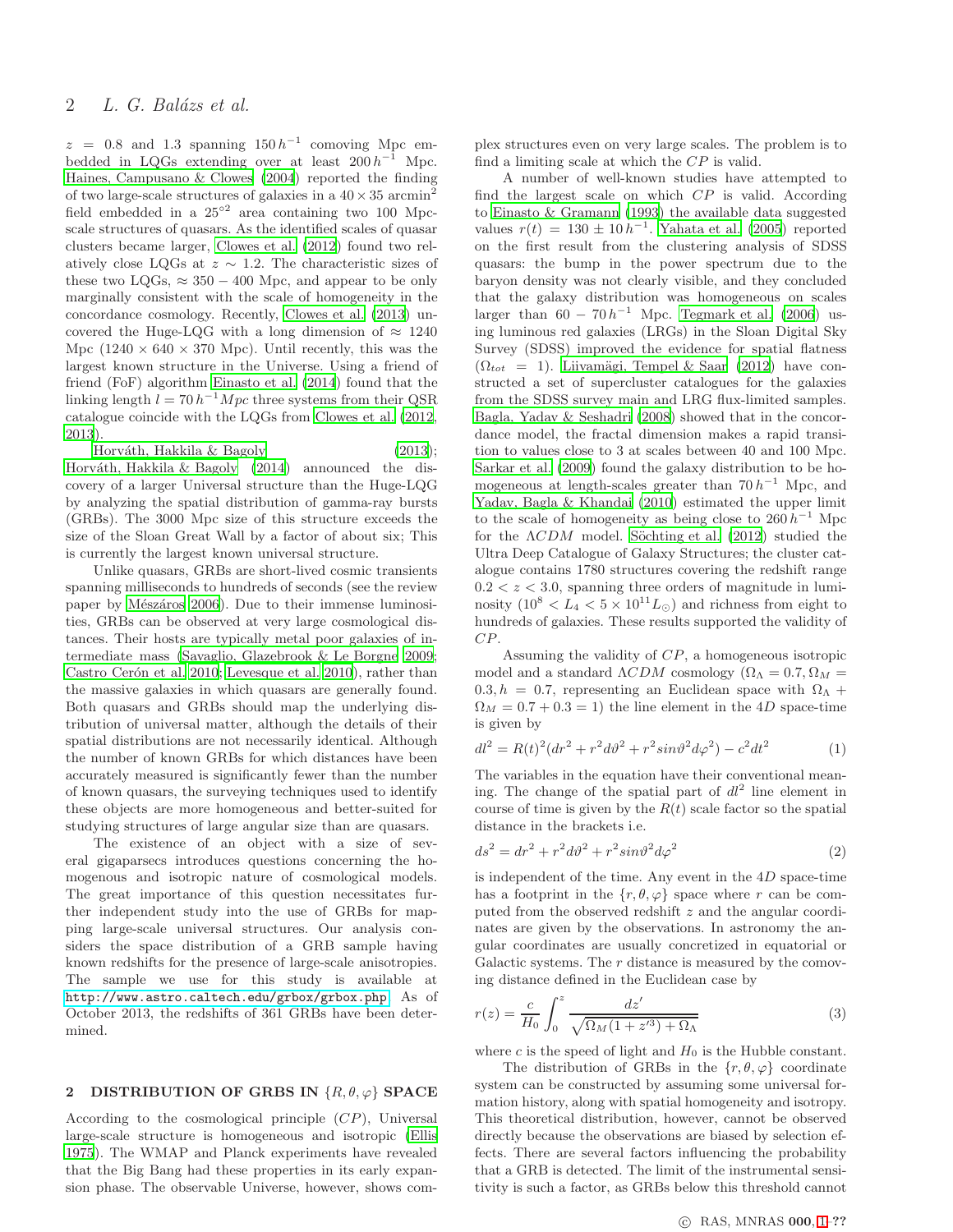be detected. The probability of detecting a GRB depends also on the observational strategy of the satellite.

The GRBs in our sample having known redshift were detected by different satellites using different observational strategies. The method of observation results in different detection probabilities (known as the exposure function) since each satellite spends different time durations observing various parts of the sky. In principle this exposure function can be reconstructed from the log of observations made by each satellite. The GRB redshift can be obtained either from spectral observation of the GRB afterglow or of the host galaxy if it can be localized. The exposure is a function of GRB brightness and not of GRB redshift.

Redshift measurements have their own biases. These depend on the optical brightness of the afterglow or the host galaxy, depending on which is observed. The most significant factor influencing the possibility of observation is extinction caused by the Galactic foreground. This bias seriously influences the probability of redshift measurement. However, galactic extinction has a known distribution and can be estimated at cosmological distances for any angular position on the sky.

Most GRB afterglows and host galaxies are optically faint so one needs large-aperture telescopes in order to measure GRB redshifts. Northern and Southern hemisphere telescopes used to make these measurements are located at midlatitudes; consequently the chance of getting the necessary observing time is higher in the winter than in the summer since the night is much longer during this season. That part of the sky which is accessible in the winter season has a higher probability for determining a GRB redshift. This bias is equalized when observations are made over many observing seasons. However, since host galaxy measurements can be made at any time after the GRB is observed, this effect is less important when measuring the redshift from the host.

The net effect of all these factors can be expressed by the following formula:

$$
f_{obs}(\vartheta, \varphi, z) = T_{tel}(\vartheta, \varphi) E_{xt}(\vartheta, \varphi) E_{xp}(\vartheta, \varphi) f_{int}(z)
$$
(4)

The  $T_{tel}$  telescope time and  $E_{xp}$  exposure function factors do not depend on the redshift. As to the  $E_{xt}$  extinction, however, one may have some concerns. If the observable optical brightness depends on the distance, which seems to be a quite reasonable assumption, then the measured  $z$  values close to the Galactic equator could be systematically lower. Our sample of 361 GRBs, however, does not show this effect. One may assume, therefore, that the observed distribution of GRBs in the  $\{r, \theta, \varphi\}$  space can be written in the form of

<span id="page-2-0"></span>
$$
f_{obs}(\vartheta, \varphi, z) = g(\vartheta, \varphi) f_{int}(z)
$$
\n(5)

In deriving this equality it is assumed that  $f_{int}$  does not depend on the  $\vartheta$ ,  $\varphi$  angular coordinates, due to isotropy.

# 3 TESTING THE ANGULAR ISOTROPY OF THE GRB DISTRIBUTION

A number of approaches have been developed for studying the non-random departure from the homogeneous isotropic distribution of matter in the universe. Each method is sensitive to different forms of the departure of the cosmic matter density from the homogeneous isotropic case. These tests have been previously applied to galaxy and quasar distributions. [Clowes, Iovino & Shaver \(1987](#page-10-4)) described a three-dimensional clustering analysis of 1100 'high-probability' quasar candidates occupying the assignedredshift band of 1.8 - 2.4. [Icke & van de Weygaert \(1991](#page-11-26)) presented a geometrical model, making use the Voronoi foam, for the asymptotic distribution of the cosmic mass on 10-200 Mpc scales. [Graham, Clowes & Campusano \(1995](#page-11-27)) applied a graph theoretical method, using the minimal spanning tree (MST), to find candidates for quasar superstructures in quasar surveys. [Doroshkevich et al. \(2004](#page-10-5)) used the MST technique to extract sets of filaments, wall-like structures, galaxy groups, and rich clusters. [Platen et al.](#page-11-28) [\(2011](#page-11-28)) studied the linear Delaunay Tessellation Field Estimator (DTFE), its higher order equivalent Natural Neighbour Field Estimator (NNFE), and a version of the Kriging interpolation. The DTFE, NNFE and Kriging approaches had largely similar density and topology error behaviours. [Zhang, Springel & Yang \(2010\)](#page-11-29) introduced a method for constructing galaxy density fields based on a Delaunay tessellation field estimation (DTFE). Recently, [Kitaura \(2013](#page-11-30), [2014](#page-11-31)) presented the KIGEN-approach which allows for the first time for self-consistent phase-space reconstructions from galaxy redshift data.

Even if CP is correct, the distribution of GRBs in the comoving frame will likely be heterogeneous due to the cosmic history of structure formation. However, the isotropy of the angular distribution can remain unchanged. Based on the data obtained by the CGRO BATSE experiment, [Briggs \(1993](#page-10-6)) concluded that angular distribution of GRBs is isotropic on a large scale. In contrast, later studies performed on larger samples suggest that this is true only for bursts of long duration  $(> 10 sec)$  rather than subclasses of GRBs having different durations and presumably different progenitors [\(Balazs, Meszaros & Horvath](#page-10-7) [1998](#page-10-7); Balázs et al. 1999; Mészáros et al. 2000; [Litvin et al.](#page-11-33) [2001](#page-11-33); [Tanvir et al. 2005](#page-11-34); [Vavrek et al. 2008](#page-11-35)).

# 3.1 Testing the isotropy based on conditional probabilities

The validity of Equation [\(5\)](#page-2-0) can be tested by some suitablychosen statistical procedure. The equation indicates that the distribution of the angular coordinates is independent of the z redshift. By definition this independence also means that the  $g(\vartheta, \varphi|z)$  conditional probability density of the angular distribution, assuming that  $z$  is given, does not depend on  $z$ , i.e. the joint probability density of the angular and redshift variables can be written in the form

<span id="page-2-1"></span>
$$
f_{obs}(\vartheta, \varphi, z) = g(\vartheta, \varphi|z) f_{int}(z) = g(\vartheta, \varphi) f_{int}(z)
$$
(6)

Let us consider an  $\{\vartheta_i, \varphi_i, z_i; i = 1, 2, \ldots, n\}$  observed sample of GRB positional and redshift data. The validity of Equation [\(6\)](#page-2-1) can be tested on this dataset in different ways. One approach is to test whether or not the conditional probability is independent of the condition. This is the approach used by [Horvath et al.,](#page-11-13) who split the sample into  $k$  subsamples according to the z-characteristics and tested whether or not the subsamples could originate from the same  $g(\vartheta, \varphi)$ . This is the null hypothesis to be tested. If the null hypothesis is true, then the way in which the sample is subdivided by  $z$  is not crucial. A reasonable approach is to select the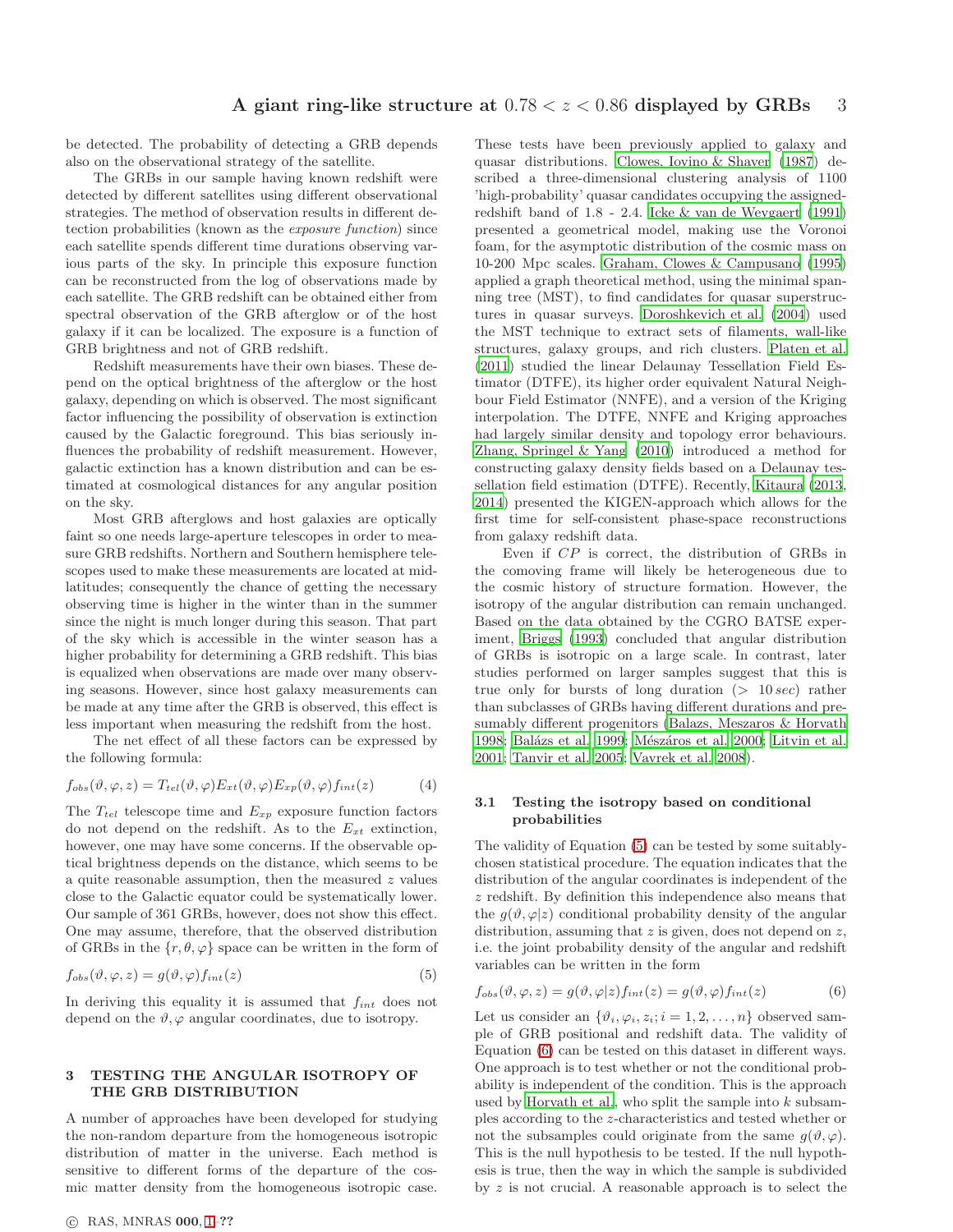# 4 L. G. Balázs et al.

subsamples so that they have equal numbers of GRBs; this ensures the same statistical properties of the subsamples. The number of subsamples  $k$  is somewhat arbitrary.

[Horvath et al.](#page-11-13) selected  $k$  different radial bins and performed several tests for sample isotropy on each bin. The tests singled out the slice at  $1.6 \leq z < 2.1$  as having a statistically significant sample anisotropy, which was due to a large cluster of GRBs in the northern Galactic sky.

# 3.2 Testing the isotropy of the GRB distribution using joint probability factoring

It is important to independently test the significance of the [Horvath et al.](#page-11-13) result using alternate statistical methods. We choose to regard the GRB distribution in terms of Equation [\(6\)](#page-2-1). The right side of Equation [\(6\)](#page-2-1) describes a factorization of the  $f_{obs}(\vartheta, \varphi, z)$  joint probability density in terms of the angular and redshift variables. To test the validity of this factorization we proceed in the following way: we consider again the sample of  $\{\vartheta_i, \varphi_i, z_i; i = 1, 2, \ldots, n\}$  mentioned above. If the factorization is valid (e.g. if the angular distribution is independent of redshift), then the sample is invariant under a random resampling of the z variable while keeping the angular coordinates unchanged. Using this approach we get a new sample that is statistically equivalent to the original one, assuming that the joint probability density factorization is valid.

The sample coming from the  $f_{obs}(\vartheta, \varphi, z)$  joint probability density is three dimensional, so the task at hand is a comparison of three-dimensional samples. One way in which the sample can deviate from isotropy is through the presence of one or more density enhancements and/or decrements. For this type of density perturbation  $f_{int}$  is also dependent on the angular coordinates and the factorization is no longer valid. In this case, the resampling of the redshifts may change  $f_{obs}$  as well. Comparing the original observed distribution with the resampled one can identify the presence of density perturbations with respect to the isotropic case.

To calculate the Euclidean distances in a simple way we introduce  $x_c, y_c, z_c$  Descartes coordinates in the comoving  $r, \vartheta, \varphi$  frame. Using Galactic coordinates one obtains

$$
x_c = r \cos(b) \cos(l) \tag{7}
$$

$$
y_c = r \cos(b) \sin(l) \tag{8}
$$

$$
z_c = r \sin(b) \tag{9}
$$

Having a sample of size  $N$  the number of objects in a differential volume  $dV$  can be written using Descartes coordinates in the form  $dN = \nu(x, y, z)dV = \nu(x, y, z)dxdydz$ , where  $\nu$  denotes the spatial density of the objects. It is clear from this formula that  $\nu(x, y, z) = Nf_{int}(x, y, z)$ . Obviously,  $\nu(x, y, z) = dN/dV.$ 

A trivial estimate of  $\nu$  is obtained by counting dN in a given dV. Fixing dV, the variance of  $\nu$  is given by dN. An alternative approach is to keep  $dN$  constant and look for the appropriate  $dV$ . This approach can be realized by computing the distance to the k-th nearest neighbour in the sample. The distance is the conventional Euclidean one in our case. Proceeding in this way,  $\nu(x, y, z) = 3(k+1)/(4\pi r_k^3)$ where  $r_k$  is the distance to the k-th nearest neighbour. In



<span id="page-3-1"></span>**Figure 1.** Dependence of the density variance on the  $k$ -th order of the nearest neighbour. Note the rapid decrease of variance at lower k and the much shallower decrease for larger values.

the following subsection we adopt this approach for the GRB sample.

# <span id="page-3-2"></span>3.3 k-th Next neighbor statistics for the GRB data

In order to find the  $k$ -th next neighbours we use the knn.dist $(x, k)$  procedure in the FNN library of the R sta-tistical package<sup>[1](#page-3-0)</sup>. Given k, the procedure computes the distances of the  $x$  sample elements up to the  $k$ -th order. Resampling the data r can proceed by using the sample $(x,n)$ procedure of  $\bf{R}$  where  $x$  refers to the dataset being resampled and  $n$  is the size of the new sample (which is identical to the original one in our case). We have made 10000 resamplings of the comoving distance sample and computed the densities choosing  $k = 1, 2, \ldots, 20$  for the nearest-neighbour distances. The densities obtained from the resampled data enable us to compute the mean density and its variance at each of the sample distances.

At this point the value of  $k$  is quite arbitrary. Selecting a small value of k might make this procedure sensitive to small scale disturbances. However, the variance of the estimated density on this scale is large. In contrast, the variance of the density is lower for larger values of  $k$  but the density fluctuations of smaller scale might be smeared out. In order to make a reasonable compromise between  $k$  and the variance of the estimated density, we compute the mean variance in the function of k. The result is displayed in Figure [1.](#page-3-1)

The Figure helps us to estimate the optimal selection of the k value. Up to  $k = 5$  the variance drops rapidly and starting about  $k = 8$  its change is much shallower. We select the values of  $k = 8, 10, 12, 14$  and study densities in these four representative cases. The simulated 10000 runs enable us to calculate the mean and variance of the density at every GRB location in the sample. Using the variance and the mean of the density we calculate the standardized (zero mean and unit variance) values of the density for all points of the sample. In Figure [2](#page-4-0) we display a scatter plot between

<span id="page-3-0"></span><sup>1</sup> http://cran.r-project.org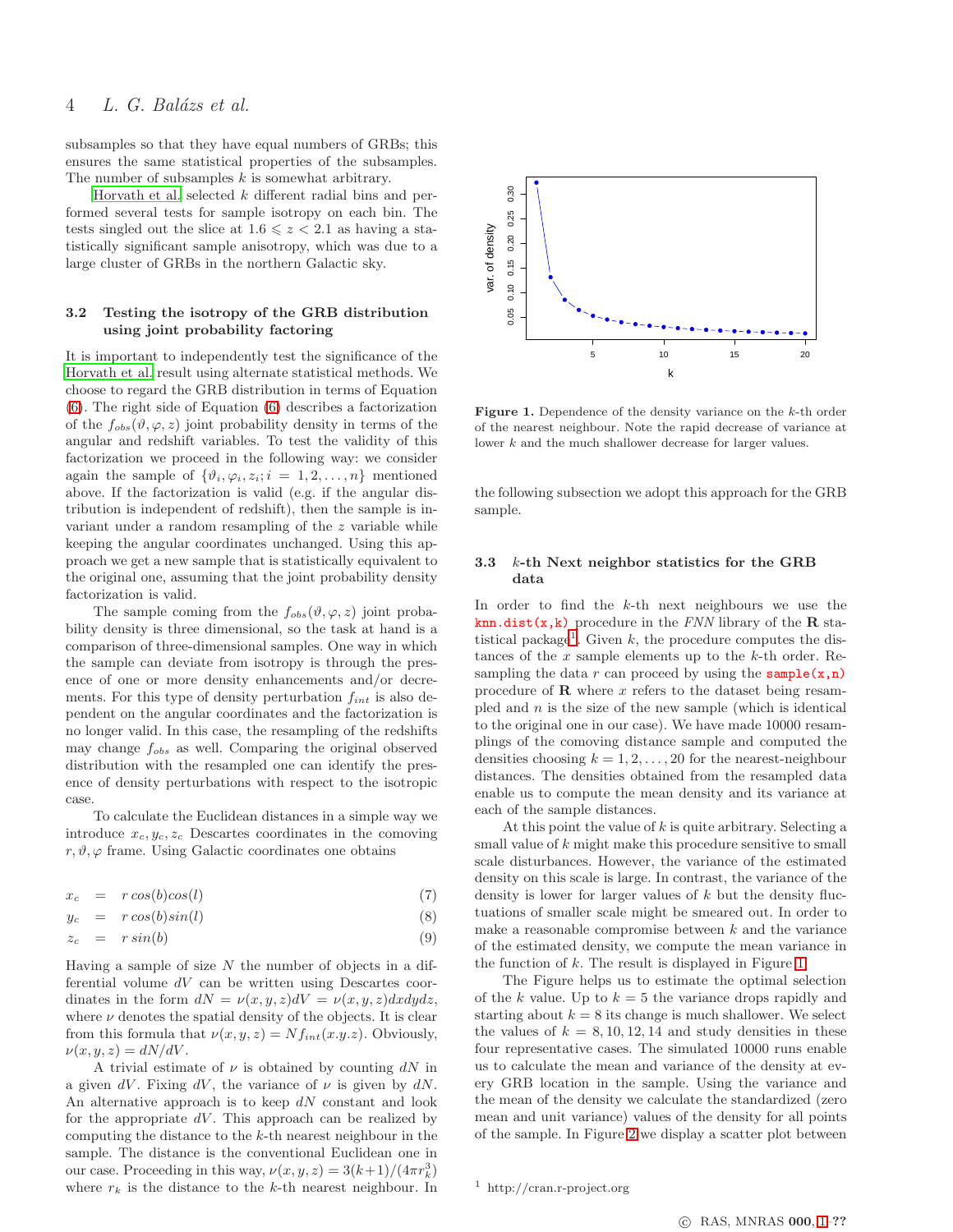

<span id="page-4-0"></span>Figure 2. Dependence of the standardized logarithmic density on the comoving distance. The 0  $(mean)$ ,  $1\sigma$ ,  $2\sigma$  lines are marked with black, green and magenta colors, respectively. The GRBs in the Southern Galactic hemisphere and those in the Northern are marked with red and blue colors. Note that a group of red points close to the  $2\sigma$  line at about 2800 Mpc may correspond to a real density enhancement of GRBs in the Southern Galactic hemisphere. The GRB Great Wall discovered by [Horvath et al.](#page-11-13) appears as a group of blue points between the  $1\sigma$  and  $2\sigma$  lines in the 4000-6000 Mpc distance range.

the standardized logarithmic density and the comoving distance for the cases of  $k = 8, 10, 12$  and 14, respectively.

A quick glance at Figure [2](#page-4-0) reveals a group of red (Southern) dots between the  $1\sigma$  and  $2\sigma$  lines at about 2800 Mpc. These dots may represent an associated group of GRBs. The Great GRB Wall discovered by [Horvath et al.](#page-11-13) can be recognized as an enhancement of blue (Northern) dots between the  $1\sigma$  and  $2\sigma$  lines in the 4000-6000 Mpc distance range. These impressions, however, are somewhat subjective, their validity needs to be confirmed by some suitable statistical study for a more formal significance.

The null hypothesis in this case is the assumption that all spatial density enhancements of GRBs are produced purely by random fluctuations. Assuming the validity of the null hypothesis one has to compute the probability of the density enhancement in question. We perform a series of Kolmogorov-Smirnow (KS) tests and confirm that the standardized logarithmic densities displayed in Figure [2](#page-4-0) follow a Gaussian distribution. Denoting the logarithmic density by  $\varrho$ , the probability that the *i*-th element's value is a density enhancement is  $p_i \propto exp(-\rho_i^2/2)$  and the log-likelihood function has the form

<span id="page-4-1"></span>
$$
L = -\frac{1}{2} \sum_{i=1}^{n} \varrho_i^2 + const.
$$
 (10)

The summation in Equation [\(10\)](#page-4-1) yields a  $\chi^2_n$  variable with n degrees of freedom. All density fluctuations are restricted within certain distance ranges. To get a likelihood function sensitive to a given density enhancement and/or deficit we

| order    | $k=8$ | $k=10$ | $k=12$ | $k=14$ |
|----------|-------|--------|--------|--------|
| $k=8$    | 1.000 | 0.914  | 0.540  | 0.706  |
| $k=10$   | 0.914 | 1.000  | 0.515  | 0.661  |
| $k=12$   | 0.540 | 0.515  | 1.000  | 0.743  |
| $k = 14$ | 0.706 | 0.661  | 0.743  | 1.000  |

Table 1. Correlation between logarithmic densities computed from  $k^{th}$  orders of nearest neighbours.

<span id="page-4-2"></span>

|                                            | PC1   | PC <sub>2</sub> | PC <sub>3</sub> | PC4            |
|--------------------------------------------|-------|-----------------|-----------------|----------------|
| eigen val. $3.517$ 0.222 0.077<br>st. dev. | 1.875 | 0.472           | 0.279           | 0.049<br>0.221 |

<span id="page-4-3"></span>Table 2. Eigenvalues resulting from the PCA. The values demonstrate clearly that only the first PC (marked in bold face) is significant.

have to sum up successive points in Equation [\(10\)](#page-4-1). Taking and summing up  $k$  successive points within a distance range we get a  $\chi^2_k$  variable having  $k$  degrees of freedom. All density values are calculated from a fixed number of nearest neighbours in the sample. We choose for  $k$  the order of the nearest value from which the density is calculated.

There is some arbitrariness to this procedure. The  $k$ orders of the next neighbours have been selected somewhat by insight. Nevertheless, the calculated densities correlate strongly. This property enables us to concentrate the densities into one variable.

The correlation matrix in Table [1](#page-4-2) reveals a strong correlation between nearest neighbor estimation of densities of the orders  $k = 8$ ,  $k = 10$ ,  $k = 12$  and  $k = 14$ . To get a joint variable we perform principal component analysis (PCA) on the standardized logarithmic densities used above. To get the PCs we use the  $\text{princomp}()$  procedure from  $\mathbb{R}$ 's stats library.

By running this procedure we obtain the eigenvalues given in Table [2.](#page-4-3) The eigenvalues indicate the variance of PC's obtained. We can infer from the variances that the first PC describes 91% of the total variance. We assume, therefore, that the information from the spatial density is concentrated into this variable. From the first PC we compute the  $\chi^2_k$  variables for  $df = 8$ ,  $df = 10$ ,  $df = 12$  and  $df = 14$  degrees of freedom. The results are displayed in Figure [3.](#page-5-0)

# 4 DISCOVERY AND NATURE OF THE GRB RING

In all frames in Figure [3](#page-5-0) there is a strong peak exceeding the 99.9% significance level (99.95%, 99.93%, 99.96%, 99.97% at  $k=8, 10, 12, 14$ , respectively) at about 2800 Mpc corresponding to a group of outlying points in Figure [2.](#page-4-0) This appears to indicate the presence of some real density enhancement.

## <span id="page-4-4"></span>4.1 Discovery of the ring

We assume that GRBs making some contribution to the highly significant peak shown in Figure [3](#page-5-0) lie within the full width at half maximum (FWHM) angular distance of the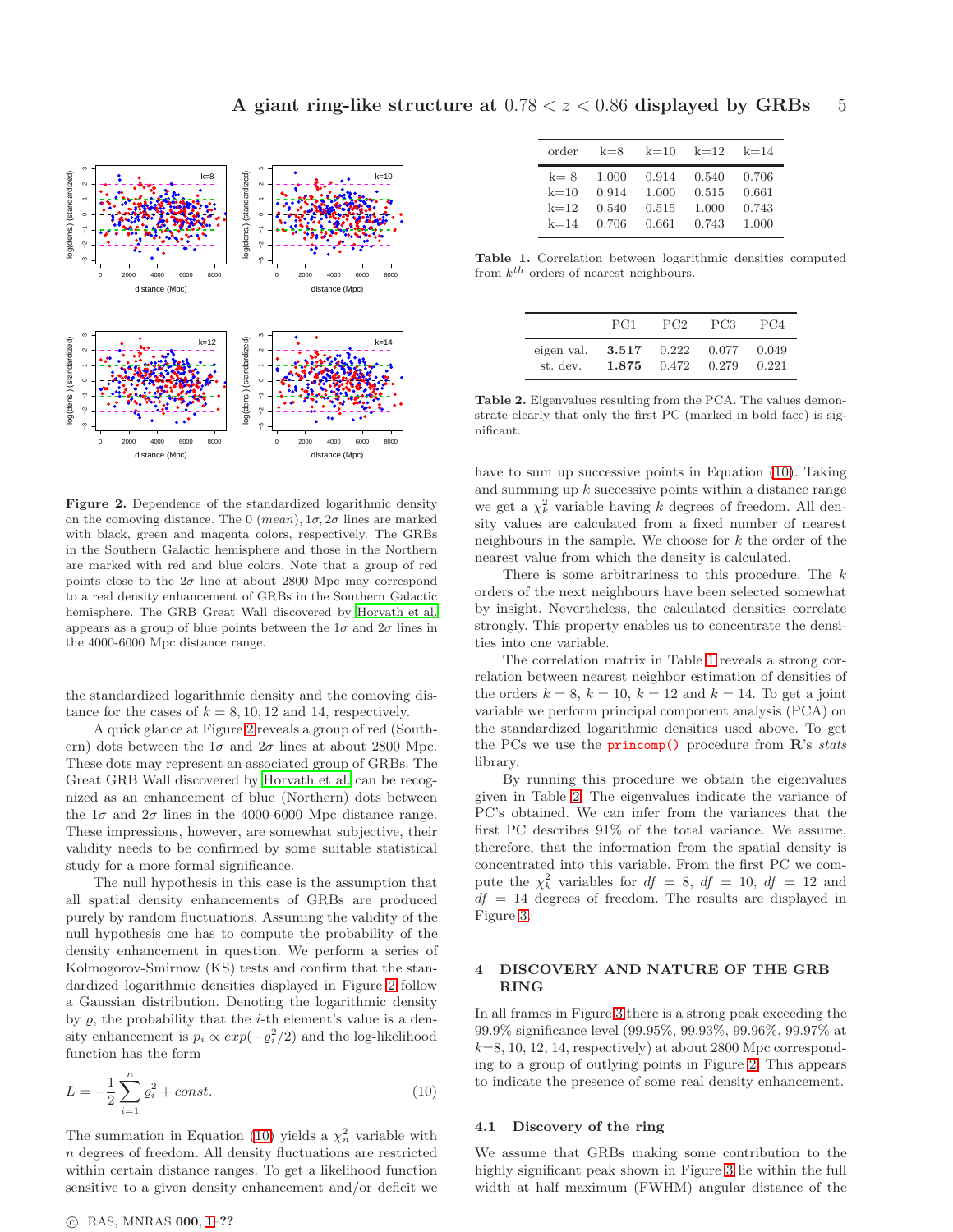

<span id="page-5-0"></span>**Figure 3.** The calculated  $\chi^2_k$  values using the first PC. Their degree of freedom is given in the right top corner of the corresponding frame.

| <b>GRB</b> ID | redshift | distance (Mpc) | $(\text{deg})$<br>L | $b$ (deg) |
|---------------|----------|----------------|---------------------|-----------|
| 040924        | 0.859    | 2866           | 149.05              | $-42.52$  |
| 101225A       | 0.847    | 2836           | 114.45              | $-17.20$  |
| 080710        | 0.845    | 2831           | 118.43              | $-42.96$  |
| 050824        | 0.828    | 2786           | 123.46              | $-39.99$  |
| 071112C       | 0.823    | 2772           | 150.37              | $-28.43$  |
| 051022        | 0.809    | 2736           | 106.53              | $-41.28$  |
| 100816A       | 0.804    | 2723           | 101.39              | $-32.53$  |
| 120729A       | 0.800    | 2712           | 123.85              | $-12.65$  |
| 060202        | 0.785    | 2672           | 142.92              | $-20.54$  |

<span id="page-5-2"></span>Table 3. Redshift, comoving distance, and galactic coordinates of the GRBs contributing to the ring-like angular structure.

peak. Their angular distribution is shown in Figure [4.](#page-5-1) The most conspicuous feature in all of the frames is a ring-like structure in the lower left side of the frames. The redshift, distance and Galactic coordinates of the GRBs displaying the ring are given in Table [3.](#page-5-2) Using the data listed in the Table one can calculate the mean redshift and distance of the ring, along with the standard deviations of these variables, yielding  $z = 0.822$ ,  $\sigma_z = 0.025$  and  $d_c = 2770$  Mpc,  $\sigma_d = 65$ Mpc.

By definition, the true characteristic physical size  $D$  of the object can be obtained from the  $D = \Theta \times d_a = \Theta \times d$  $d_c/(1+z)$  relation, where  $\Theta$  is the mean angular size and  $d_a$  is the angular distance. Substituting the corresponding values obtained above one gets  $D = 944$  Mpc, corresponding to 1720 Mpc in the comoving frame.



<span id="page-5-1"></span>Figure 4. Angular distribution of GRBs in the FW HM distance range of the highest peaks in Figure [3.](#page-5-0) The degree of freedom in the upper right corner has the same meaning as in Figure [3.](#page-5-0) Note the ring-like structure of objects in the lower left part of the frames.

#### 4.2 Verification of the ring structure

In subsection [4.1](#page-4-4) we claim to find a regular structure in the shape of a ring. However, the form of this structure is thus far based only on a visual impression. In the following discussion we try to give a quantitative value supporting the sensibility of this subjective impression.

The procedure we used to obtain the very low probability of this density enhancement only by chance is not sensitive to the true shape of this clustering. Assuming this clustering to be real we may compute the probability of getting a ring-like structure only by chance by assuming some concrete space distribution for the objects. We make these calculations for the cases of a) a homogeneous sphere and b) a shell (for more details see the Appendix).

The probability of observing a ring-like structure is  $p = 0.2$  in the case of a shell but it is only  $p = 4 \times 10^{-3}$ for a homogeneous sphere. It is worth noting that real space distributions of cluster members generally concentrate more strongly towards the center than do the elements of a homogeneous sphere. Therefore, this probability can be taken as an upper bound for a probability of obtaining a ring shape purely by chance.

Combining this latter probability with that of observing the clustering purely by chance we obtain a value of  $p = 2 \times$ 10<sup>−</sup><sup>6</sup> for observing a ring entirely by chance. Thus, despite the large angular size of the extended GRB cluster, we find evidence that the cluster represents a large extended ring in the  $0.78 \leq z < 0.86$  redshift range.

#### 4.3 The physical nature of the ring

If we assume that the ring represents a real structure, then we can speculate about its nature and origins. Perhaps a simple explanation is that it indicates the presence of a ringlike cosmic string. This would indicate that it is a large-scale component of the cosmic web, representing the characteristic spatial distribution of the objects in the Universe. The main difficulty with this simple explanation lies with the uniformity of the redshifts (distances) along the object, indicating that we must be seeing the ring nearly face-on. This possibility cannot be excluded, but alternative explanations are also worth of considering.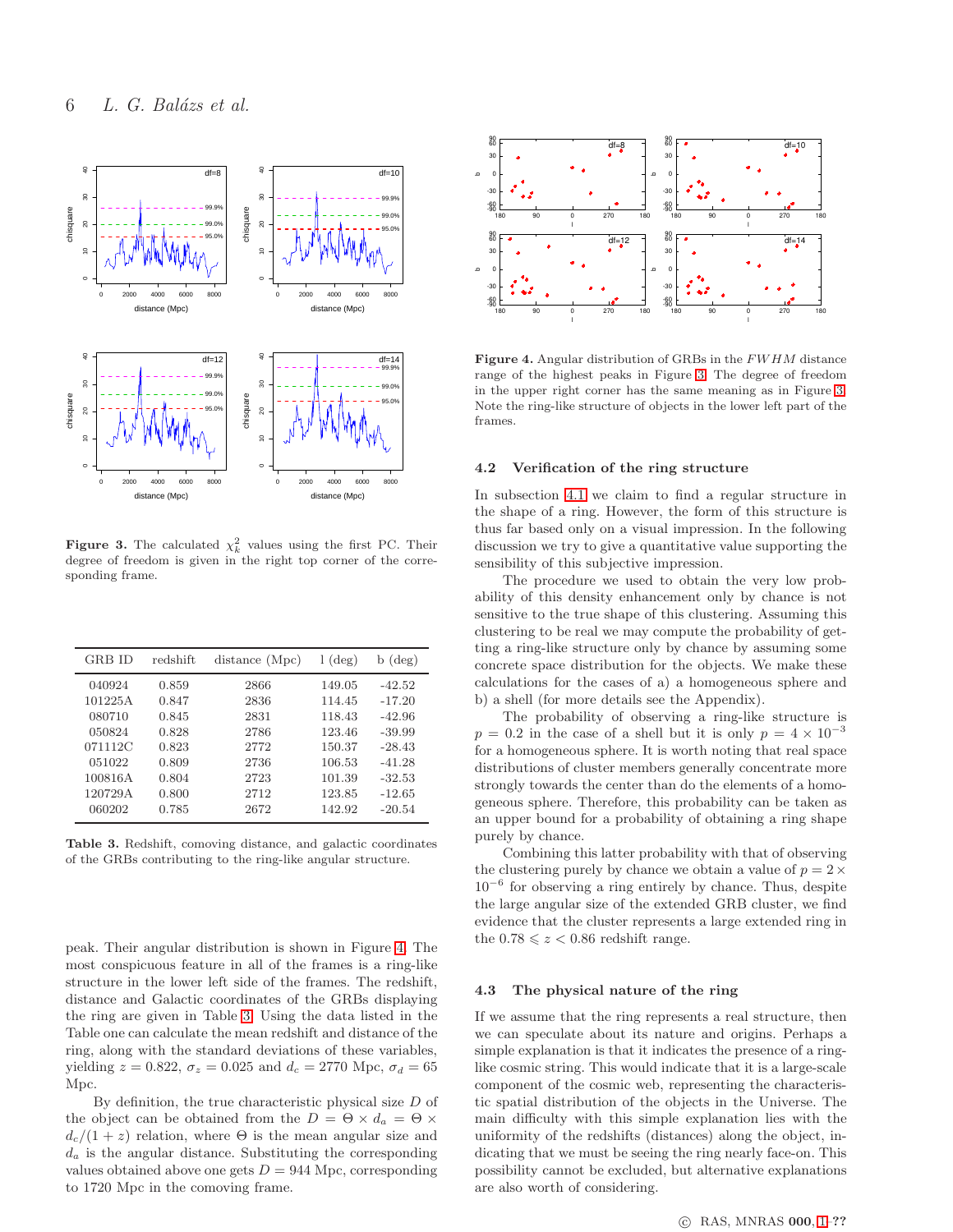GRBs are short-lived transient phenomena. The GRBs that compose the ring, along with their redshifts, were collected over a period of about ten years. The number of observed events is determined by the time frequency of such events in a given host galaxy. However, the total number of hosts in the region containing the GRB ring and not having burst events during the observation period must be much greater relative to those which were observed.

The number of observed GRBs should be proportional to the number of progenitors in the same region, although the spatial stellar mass density is not necessarily proportional to the spatial number density of progenitors. Namely, the progenitors for the majority of GRBs are thought to be short-lived  $20 - 40 M_{\odot}$  stars, and as such their presence should be strongly dependent on the star formation activity in their host galaxies. Thus, our knowledge of the underlying mass distribution is sensitive to assumptions about star formation within the ring galaxies.

#### <span id="page-6-1"></span>4.3.1 Mass of the ring

In order to estimate the mass of the ring structure we make two extreme assumptions providing lower and upper bounds for the mass. We get a lower bound for the mass by assuming that the general spatial stellar mass density is the same in the field and in the ring's region and only the star formation and consequently the GRB formation rate is higher here. We get an upper bound for the mass by supposing a strict proportionality between the stellar mass density and the number density of the progenitors. For both estimates we need to know the local stellar density.

Several recent studies have attempted to determine the stellar (barionic) mass density and its relation to the total Universal mass density. [Bahcall & Kulier \(2014](#page-10-9)) determined the stellar mass fraction and found it to be nearly constant on all scales above  $300 h^{-1} kpc$ , with  $M^*/M_{tot} \cong 0.01 \pm$ 0.004. Le Fèvre et al.  $(2013, 2014)$  $(2013, 2014)$  issued the VIMOS VLT Deep Survey (VVDS) final and public data release offering an excellent opportunity to revisit galaxy evolution. The VIMOS VLT Deep Survey is a comprehensive survey of the distant universe, covering all epochs since  $z \sim 6$ . From this, [Davidzon et al. \(2013](#page-10-10)) measured the evolution of the galaxy stellar mass function from  $z = 1.3$  to  $z = 0.5$  using the first 53 608 redshifts.

[Marulli et al. \(2013\)](#page-11-38) investigated the dependence of galaxy clustering on luminosity and stellar mass in the redshift range  $0.5 < z < 1.1$  using the ongoing VIMOS Public Extragalactic Survey (VIPERS). Based on their sample of 10095 galaxies, [Driver et al. \(2007](#page-10-11)) estimated the stellar mass densities at redshift zero amounting to  $8.6 h^{-1} \pm 0.6 \times$  $10^8 M_{\odot}/Mpc^3$ . We use this local value as our measure of the mass density in the comoving frame and use it for our subsequent calculations.

We assign a volume to the ring by computing the convex hull (CH) of the points representing the GRBs in the rest frame. Using the  $Qhull<sup>2</sup>$  $Qhull<sup>2</sup>$  $Qhull<sup>2</sup>$  program we obtain a value of  $1.9 \times 10^8$  Mpc<sup>3</sup> for the volume of the CH. Supposing that the stellar mass density is the same in the ring's region (i.e.

within the CH) as in the field and only the number of progenitors is enhanced we compute a mass of  $2.3 \times 10^{17} M_{\odot}$ inside the CH.

Alternatively, if we assume that the fraction of progenitors is the same along the ring as it is in the field, then the total stellar mass in the volume of a shell with 2770 Mpc radius and 200 Mpc thickness (the observed distance range of the GRBs in the ring) is  $2.2 \times 10^{19} M_{\odot}$ . Since the number of GRBs making up the ring is about the half the total observed in the shell, we get a mass of  $1.1 \times 10^{19} M_{\odot}$  within the ring's CH.

Supposing a strict proportionality between the spatial densities of the number of GRB progenitors and stellar masses we estimate a factor of 50 times more mass than that which is obtained above using the field value within the CH. In the case of a homogeneous mass distribution within the CH this implies an overdensity by a factor of 50 compared to the field.

In reality, however, the overdensity within the CH appears to be concentrated in the outer half of its volume in order to produce a ring-like distribution, suggesting an overdensity enhanced by a factor of more than 100. This high value appears to be unrealistic. To resolve this contradiction, the proportion of progenitors in the stellar mass has to be increased by at least an order of magnitude and the stellar mass density has to be decreased by the same factor in the outer half volume of the CH. This results in a value of  $1 \times 10^{18} M_{\odot}$ , which still represents an overdensity of a factor of 10 suggesting the ring mass is in the range  $10^{17} - 10^{18} M_{\odot}$ , depending on the fraction of progenitors in the stellar mass distribution.

#### <span id="page-6-2"></span>4.3.2 The case for a spheroidal structure

To overcome the difficulty caused by the low probability of seeing a ring nearly face on one may assume the GRBs populate the surface of a spheroid which we see in projection. To demonstrate that the projection of GRBs uniformly populating the surface of the spheroid really can produce a ring in projection, we make MC simulations displayed in Figure [5.](#page-7-0) The simulations show that a ring structure can be obtained easily by projecting a spheroidal shell onto a plane. The probability of observing a ring in this way is much larger than that of observing a ring face on.

Unfortunately, this approach also faces some problems. Assuming the observed ring is a projection onto a plane, one can calculate the standard deviation of distances of the objects to the observer. A simple calculation shows this standard deviation is about 58% of the radius in case of a sphere. Previously we obtained 1720 Mpc for the diameter of the ring resulting in a 860 Mpc radius with a 499 Mpc standard deviation for the comoving distances. With the projection correction, however, we obtain only 65 Mpc for this value. This result is obviously in tension with the value of the standard deviation assuming a spherical distribution for the GRBs displaying the ring.

The relatively low standard deviation of the distances, however, is not necessarily caused by some physical property of the structure but could be caused by the  $FWHM$  of the statistical signal. Increasing the distance range around the peak of the statistical signal relative to the value of the standard deviation increases the foreground/background as well,

<span id="page-6-0"></span> $2$  <http://www.qhull.org/> Qhull implements the Quickhull algorithm for computing the convex hull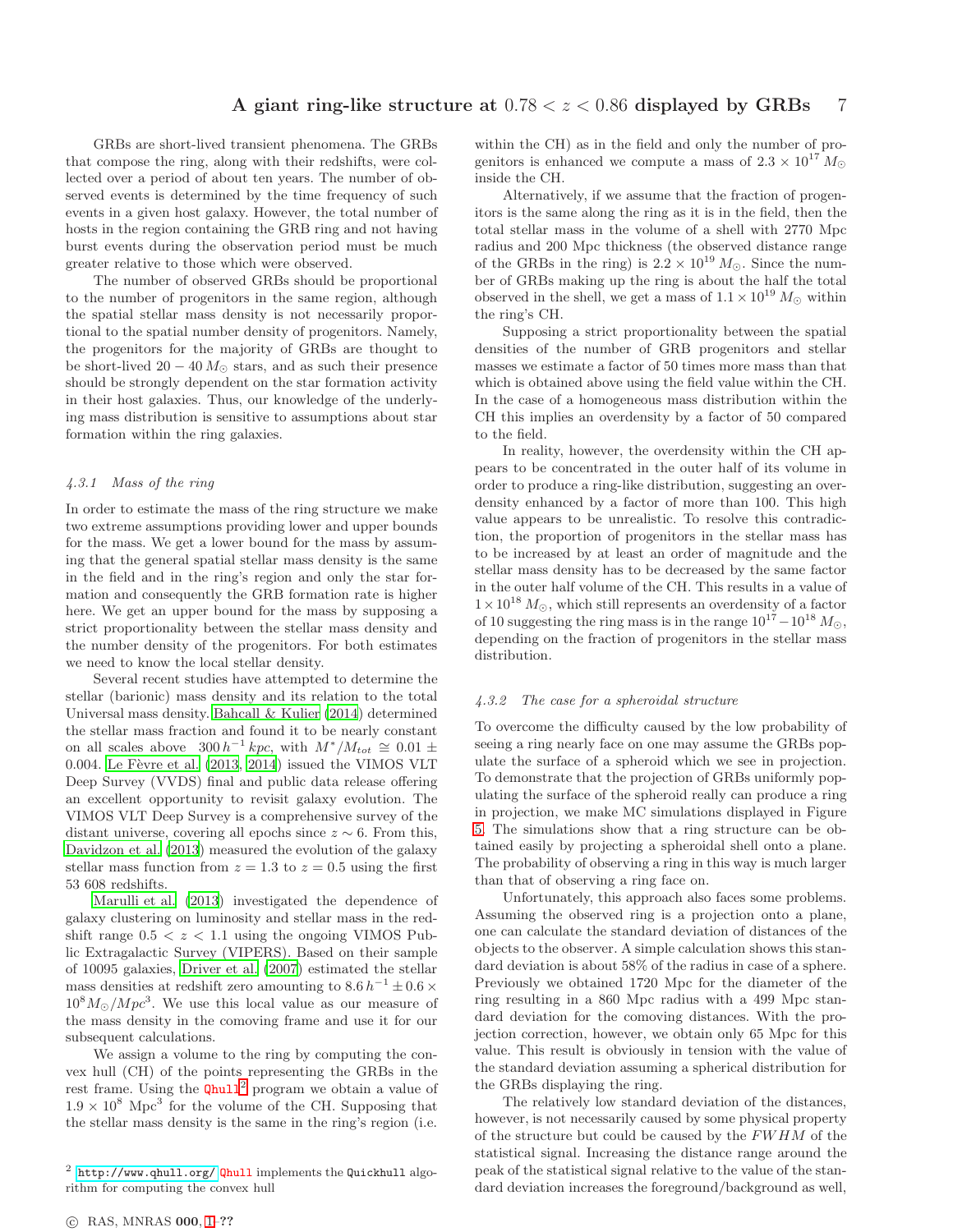

<span id="page-7-0"></span>Figure 5. Monte Carlo simulation of projecting points into a plain, distributed uniformly on a sphere. It is worth noting that some of the simulations strongly resemble the observed ring.

and indicates that the structure may be buried in the noise. Nevertheless, for the case of a projected sphere increasing the distance range in this way implies that the total number of GRBs displaying this structure also has to be increased by a factor of 6. This would cause the FW HM of the statistical signal to be much wider, in contrast to what is observed.

One may resolve this tension somewhat arbitrarily in the following way. The 499 Mpc value for the standard deviation of the comoving distances was obtained by assuming a shell-like GRB distribution. Let us take an interval around the mean distance of 2770 Mpc within the standard deviation of 499 Mpc. The endpoints correspond to some lookback time difference between GRBs detected at the same moment by the observer. The lookback time can be calculated from the following equation:

$$
t_L(z) = t_H \int_0^z \frac{dz'}{(1+z')\sqrt{\Omega_M(1+z'^3)+\Omega_\Lambda}} \tag{11}
$$

where  $t_H = 1/H_0$  is the Hubble time. Calculating the time difference one obtains  $\Delta t_L = 1.9 \times 10^9$  years. Computing the time difference taking the observed 65 Mpc standard deviation instead of 499 Mpc, one gets only  $\Delta t_L = 2.5 \times$ 10<sup>8</sup> years. If the GRBs displaying the observed ring really populate a sphere, then the presence of the low 65 Mpc standard deviation reveals a  $2.5 \times 10^8$  year period in the life of the host galaxy when it is very active in producing GRBs. Furthermore, one has to assume that this happens for all hosts simultaneously. This coordinated activity may happen by some external effect which is responsible for the formation of the sphere.

One can make a similar estimate of the sphere's mass by assuming that the ring represents a real structure and is not simply a projection. The difference in this case is that the ring mass represents only a fraction of the sphere's mass. There are 7 objects in the ring within the 65 Mpc standard deviation. There is a factor of 7 for getting the number of GRBs within  $1\sigma$  on the sphere. This number represents 68% of the total number of GRBs on the sphere, i.e. one should multiply the mass obtained for the ring by roughly a factor of ten, yielding  $10^{18} - 10^{19} M\odot$  for the sphere.

#### <span id="page-7-1"></span>4.3.3 Formation of the ring

No matter whether we interpret the spatial structure of the ring as a torus or as a projection of a spheroidal shell, the formation of a structure with this large size and mass provides a real challenge to theoretical interpretations. In addition to the size and the mass of the structure, one has to explain why the GRB activity is much higher along the ring than it typically is in the field.

There is general agreement among researchers that following the early phase of the Big Bang the initial perturbations evolved into a cosmic web consisting of voids surrounded by string-like structures. A filamentary structure surrounding sphere-like voids is a typical result of gravitational collapse [\(Centrella & Melott 1983](#page-10-12); [Icke 1984](#page-11-39)).

The hierarchy of structures in the density field inside voids is reflected by a similar hierarchy of structures in the velocity field [\(Aragon-Calvo & Szalay 2013\)](#page-10-13). The void phenomenon is due to the action of two processes: the synchronisation of density perturbations of medium and large scales, and the suppression of galaxy formation in low-density regions [\(Einasto et al. 2011\)](#page-11-40).

It is generally assumed that the maximal size of these structures is 100−150 Mpc [\(Frisch et al. 1995](#page-11-41); [Einasto et al.](#page-11-42) [1997](#page-11-42); [Suhhonenko et al. 2011](#page-11-43); [Aragon-Calvo & Szalay](#page-10-13) [2013](#page-10-13)). Quite recently [Tully et al. \(2014](#page-11-44)) discovered the local supercluster (the "Laniakea") having a diameter of 320 Mpc. This scale is several times smaller than the estimated 1720 Mpc diameter of the GRB ring, although perturbations on larger scales cannot be excluded. However, [Doroshkevich & Klypin \(1988\)](#page-10-14) have presented arguments that perturbations on the  $200 - 300$  Mpc scale should be excluded. This value is in a clear contradiction to the existence of the GRB ring and other large observed structures. Resolution of this contradiction is still an open issue.

The existence of the ring, either as a torus or the projection of a spheroidal shell, requires a higher spatial frequency of the progenitors along the ring than in the field. A possible interpretation of the higher fraction of progenitors along the ring is that hosts are still in the formation process at  $6.7 \times 10^9$  years after the Big Bang. This supports the view that large scale structure can form and evolve slowly from the initial perturbations [\(Zeldovich, Einasto & Shandarin](#page-11-45) [1982](#page-11-45); [Einasto et al. 2006](#page-11-46)).

Dark matter must be given a dominant role in largescale structure theories in order to account quantitatively for the formation and evolution of the cosmic web. That is because the observed distributions of galaxies are inconsistent with gravitational clustering theories and with the formation of super clusters in a wholly gaseous medium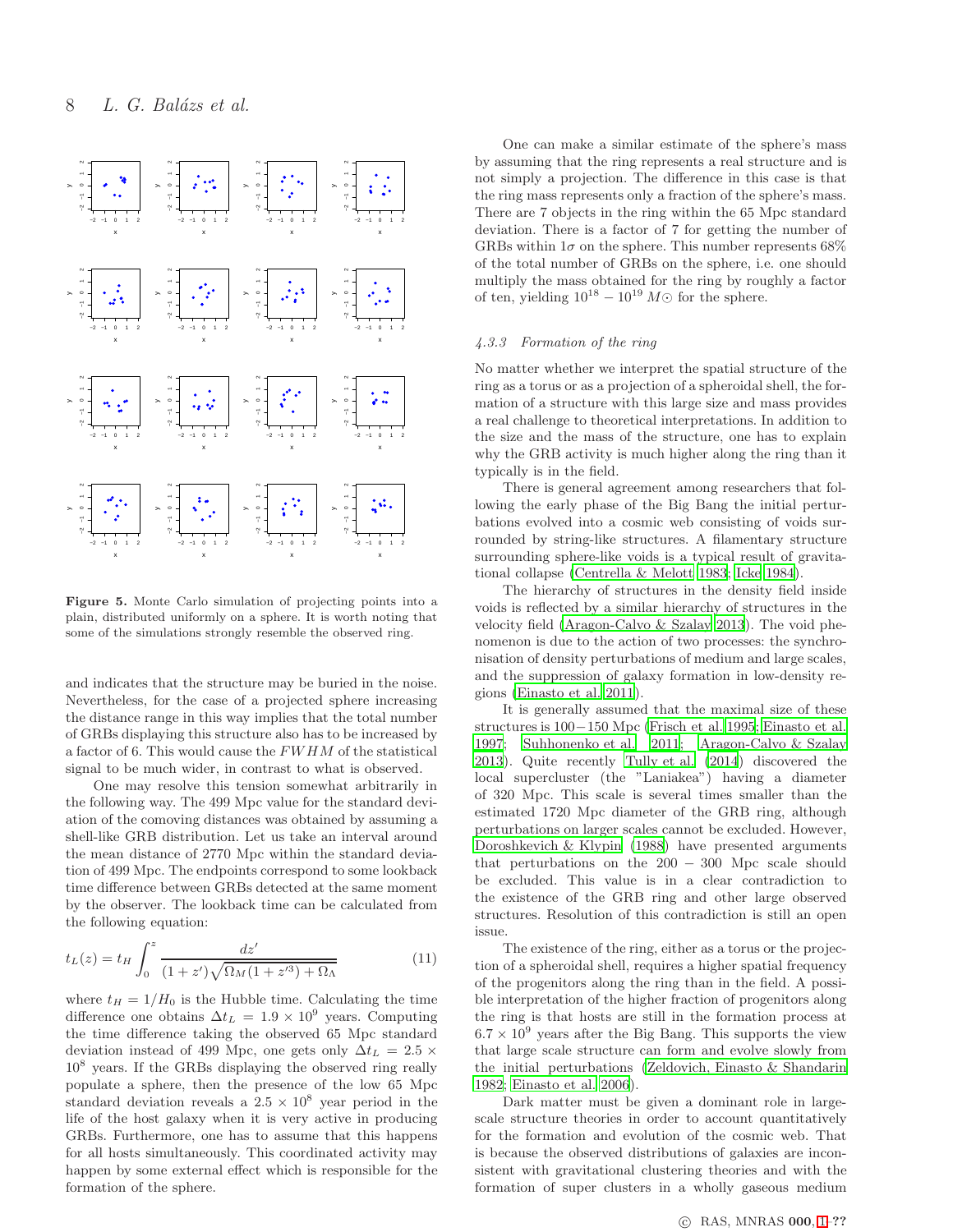[\(Einasto, Joeveer & Saar 1980](#page-11-47)). Recent extensive numerical studies that include dark matter indicate that its presence accounts for the basic properties of the cosmic web [\(Springel et al. 2005](#page-11-48); [Angulo et al. 2012\)](#page-10-15), and these studies have reproduced the cosmic star formation history and the stellar mass function with some success [\(Vogelsberger et al.](#page-11-49) [2013](#page-11-49)). The very large high-resolution cosmological N-body simulation, the Millennium-XXL or MXXL [\(Angulo et al.](#page-10-15) [2012](#page-10-15)), which uses 303 billion particles, modeled the formation of dark matter structures throughout a 4.1 Gpc box in a  $\Lambda CDM$  cold dark matter cosmology. [Kim et al. \(2011](#page-11-50)) presented two large cosmological N-body simulations, called Horizon Run 2 (HR2) and Horizon Run 3 (HR3), made using  $6000^3 = 216$  billions and  $7210^3 = 374$  billion particles, spanning a volume of  $(7.200 h^{-1}Gpc)^3$  and  $(10.815 h^{-1}Gpc)^3$ , respectively. Although these sizes of the simulated volumes were large enough to produce very large structures, accounting for local enhancements corresponding to the size of the GRB ring structure is still an open problem. We address this issue in the next subsection.

# 4.3.4 Spatial distribution of GRBs and large scale structure of the Universe

In subsection [4.3.3](#page-7-1) we noted that very large scale cosmological simulations may account for huge disturbances in the dark matter distribution, in particular for LQGs and the object discovered by Horváth, Hakkila & Bagoly (2013). Nevertheless, in subsections [4.3.1](#page-6-1) and [4.3.2](#page-6-2) we pointed out that the existence of the GRB ring probably can not be accounted for a simple enhancement of the underlying barionic and dark matter density. Presumably, to explain the existence of the ring one needs a coordinated enhanced GRB activity in the responsible host galaxies.

According to a widely accepted view the majority of the observed GRBs are resulted in collapsing high mass  $(20 - 40 M_{\odot})$  stars. GRBs are very rare transient phenomena, consequently, they observed spatial distribution is a serious under sampling of the space distribution of galaxies in general. Furthermore, the high mass stars have short lifetimes, consequently GRBs prefer those galaxy hosts having considerable star forming activity.

Due to their immense intrinsic brightnesses, GRBs can be detected at large cosmological distances. GRB 090423 has  $z = 8.2$ , the largest spectroscopically measured redshift [\(Tanvir et al. 2009\)](#page-11-51). Even though GRBs seriously undersample the matter distribution, they are the only observed objects doing so for the Universe as a whole up to the distance corresponding to the largest measured redshift.

Since there is no complete observational information on the spatial distribution of dark and barionic matter on the same scale as that of GRBs, one has to use the large scale simulations of the distribution of the cosmic matter for making such comparisons. We used for this purpose the publicly available Millennium-XXL simulation<sup>[3](#page-8-0)</sup>.

As we mentioned at the end of subsection [4.3.3,](#page-7-1) the 4.1 Gpc size of the simulated volume is large enough to account for structures with characteristic size of the ring. Since GRBs prefer host galaxies with high star formation

**Histogram of dark matter density (z=0.82)**



<span id="page-8-1"></span>Figure 6. Probability distribution of the dark matter density in the Millennium simulation. Distribution of dark matter density in the simulation (green), for galaxies in general (red), and for star forming galaxies (blue). The star forming galaxies prefer a certain range of underlying dark matter density that differs from that of galaxies in general.

activity, we calibrate the dark matter density in XXL to the spatial number density of galaxies having large star forming rate  $(SFR)$  assuming that

$$
\nu_s(x, y, z)) = c(\varrho_d)\varrho_d(x, y, z) \tag{12}
$$

where  $\nu_s$  represents the spatial number density of star forming galaxies and  $\rho_d$  the density of the dark matter. We assume that the  $c(\varrho_d)$  conversion factor depends only on  $\varrho_d$ but not on the spatial coordinates and that it is identical in the XXL and the Millennium simulation.

We determine the  $c(\varrho_d)$  conversion factor using the data available in the Millennium simulation. The GRB ring is located in the  $0.78 < z < 0.86$  redshift range, so we select the  $z = 0.82$  slice of the simulation. The star forming galaxies have  $SFR > 30 M_{\odot} yr^{-1}$  at this redshift [\(Perley et al.](#page-11-52) [2015](#page-11-52)).

As one can infer from Figure [6,](#page-8-1) the selected star forming galaxies prefer a certain dark matter density range: for densities less than and greater this range such galaxies are uncommon in the sample. This range differs from that of galaxies in general. This may indicate that the spatial distribution displayed by the galaxies in general is not necessary identical with that shown by the GRBs.

After determining the  $c(\varrho_d)$  conversion factor, we obtain from Equation [\(6\)](#page-8-1) the  $\nu_s$  spatial number density of the star forming galaxies in the XXL simulation. Based on this spatial distribution we generate random samples of sizes comparable to that of the observed GRB frequency. For generating the simulated sample we use the Markov Chain Monte Carlo (MCMC) method implemented in the metrop() procedure available in R's mcmc library.

An important issue for using this algorithm is to check whether or not the simulated Markov chain has reached its stationary stage. We check it by computing the auto regression function of the simulated sample by the acf() function in R. We also check the MCMC output by conventional MC.

The known number of GRBs now exceeds a couple of thousand and is steadily increasing with ongoing observations. Unfortunately, only a fraction of these have measured redshifts. Motivated by the number of known GRBs and by their relationship to star forming galaxies, we make MCMC

<span id="page-8-0"></span><sup>3</sup> <http://galformod.mpa-garching.mpg.de/portal/mxxl.html>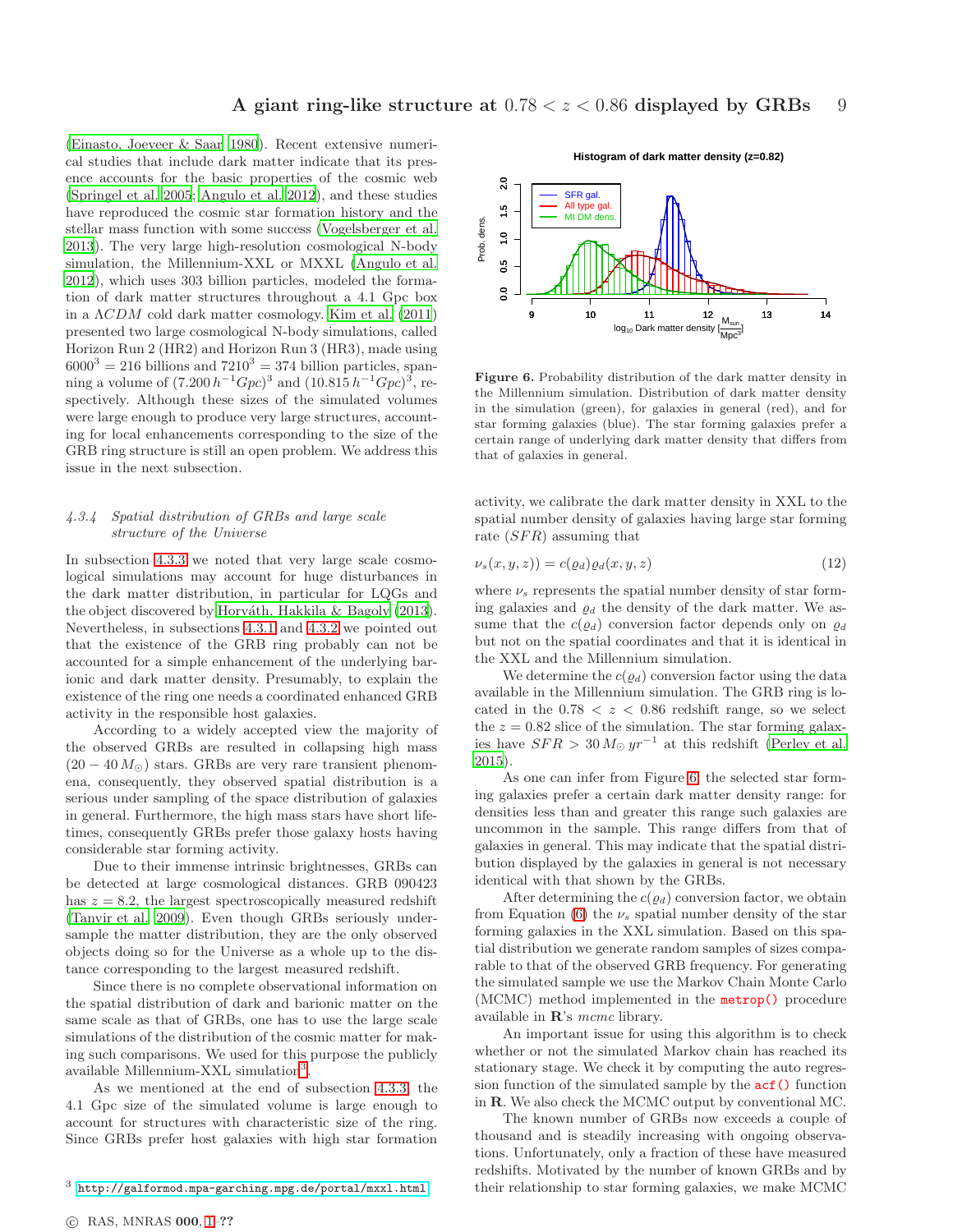

<span id="page-9-0"></span>Figure 7. Comparison of the KS differences between the XXL and CSR (black) and the CSR (red) cumulative distributions of the  $k = 12^{th}$  nearest neighbors distances. Note the significant differences between the XXL and CSR case at sample sizes of N=10000 and 20000 (bottom left and right) unlike to N=1000 and 5000 (top left and right) where there are no significant differences.

simulations of the  $\nu_s(x, y, z)$  spatial number density of these galaxies from Equation [\(6\)](#page-8-1), getting sample sizes of 1000, 5000, 10000 and 20000.

We make 100 simulations for these sample sizes and compare them with completely spatially random (CSR) samples of the same sizes in the XXL volume. In subsection [3.3](#page-3-2) we computed the nearest neighbors of the  $k = 8, 10, 12$ and 14 order. Following the same procedure here, we obtain the nearest neighbor distances of the  $k = 12^{th}$  order for the XXL and the CSR samples and using the ks.test() procedure in R's *stats* library, and compute the maximal difference between the cumulative distributions. We repeat this procedure between the CSR nearest neighbor distributions. The distributions of KS differences between XXL-CSR and CSR-CSR samples are displayed in Figure [7.](#page-9-0)

As one may infer from this figure, the distribution of KS differences between XXL-CSR samples do not differ significantly from those of CSR-CSR in the case of the sample sizes of  $N = 1000$  and 5000. On the contrary, in the case of  $N = 10000$  and 20000 the difference between the XXL-CSR and CSR-CSR cases is very significant.

Based on this result one may conclude that the simulated XXL samples with sizes of  $N = 1000$  and 5000 do not differ from the CSR case. On the other hand, the samples with sizes of  $N = 10000$  and 20000 differ significantly from the CSR case. Each sample corresponds to some mean distance to the nearest object of the  $k = 12^{th}$  order. The computed mean distances are tabulated in Table [4.](#page-9-1)

Obviously, groups having a characteristic size of 280 Mpc can be detected with a sufficiently large sample size. This value corresponds to the largest structure (251 Mpc) found by [Park et al. \(2012](#page-11-53)) using the HR2 simulation. The number of GRBs detected, however, is insufficient for revealing this scale. Consequently, if the XXL simulation correctly represents the large scale structure of the Universe the GRBs reveal it as CSR on the scale corresponding to the sample size.

At this point, however, it may be appropriate to repeat

| Sample size | Mean dist. [Mpc] | Prob. of CSR   |
|-------------|------------------|----------------|
| 1000        | 627              | 0.39           |
| 5000        | 351              | 0.71           |
| 10000       | 277              | $<\rm 2.2e-16$ |
| 20000       | 217              | $< 2.2e-16$    |

<span id="page-9-1"></span>Table 4. Mean distances to the  $k = 12^{th}$  order nearest neighbor of star forming galaxies at different sample sizes in the XXL simulation and the probability for being CSR. The significant deviation from the CSR case is marked in bold face. Note that this size is consistent with the CP and more than six times smaller than the GRB ring in this paper.

the remark made at the beginning of this subsection: the existence of the GRB ring can not be explained by a simple density enhancement of the underlying barionic and/or dark matter. It probably needs some coordinated star forming activity among the responsible GRB hosts. In this case the spatial distribution of GRBs does not necessarily trace the underlying matter distribution in general. However, we can not exclude the possibility that the XXL simulation does not correctly account for all possible large scale structures and GRBs are mapping a structure that was not simulated.

Some concern may arise, however, concerning the interpretation of the ring as a true physical structure, and of the causal relationship between the GRBs displaying it. [Suhhonenko et al. \(2011\)](#page-11-43) has pointed out that cosmic structures greater than 140 Mpc in co-moving coordinates did not communicate with one another during the late stage of universal expansion preceding Recombination. The skeleton of the web was created during the inflationary period [\(Kofman & Shandarin 1988\)](#page-11-54) and evolved slowly following this epoch.

The volume of the shell between  $0.78 < z < 0.86$  is  $20.2 Gpc<sup>3</sup>$  in the co-moving frame. The corresponding volume is  $2.1 Gpc<sup>3</sup>$  for  $z = 0.2$  in the case of the SDSS main sample and  $14.4 Gpc<sup>3</sup>$  for  $z = 0.4$  for luminous red galaxies (LRGs), respectively. The volume of the shell is about ten thousand times larger than the volume of a typical supercluster found by Liivamägi, Tempel & Saar  $(2012)$  in the SDSS data.

Since the cosmic web evolves slowly, the structure of the GRB ring should exhibit the same general characteristics as those displayed by superclusters defining the web. Comparing the estimated number of superclusters with the number of detected GRBs, it appears that every thousand superclusters has produced on average one measured GRB. GRBs are therefore very rare events superimposed on the web, and the small probability of GRB detection casts serious doubt on the nature of the GRB ring as a real physical structure.

Taking these distributional characteristics into account suggests that the Ring is probably not a real physical structure. Further studies will be needed to reveal whether or not the Ring structure could result from a low-frequency spatial harmonic of the large-scale matter density distribution and/or of universal star forming activity.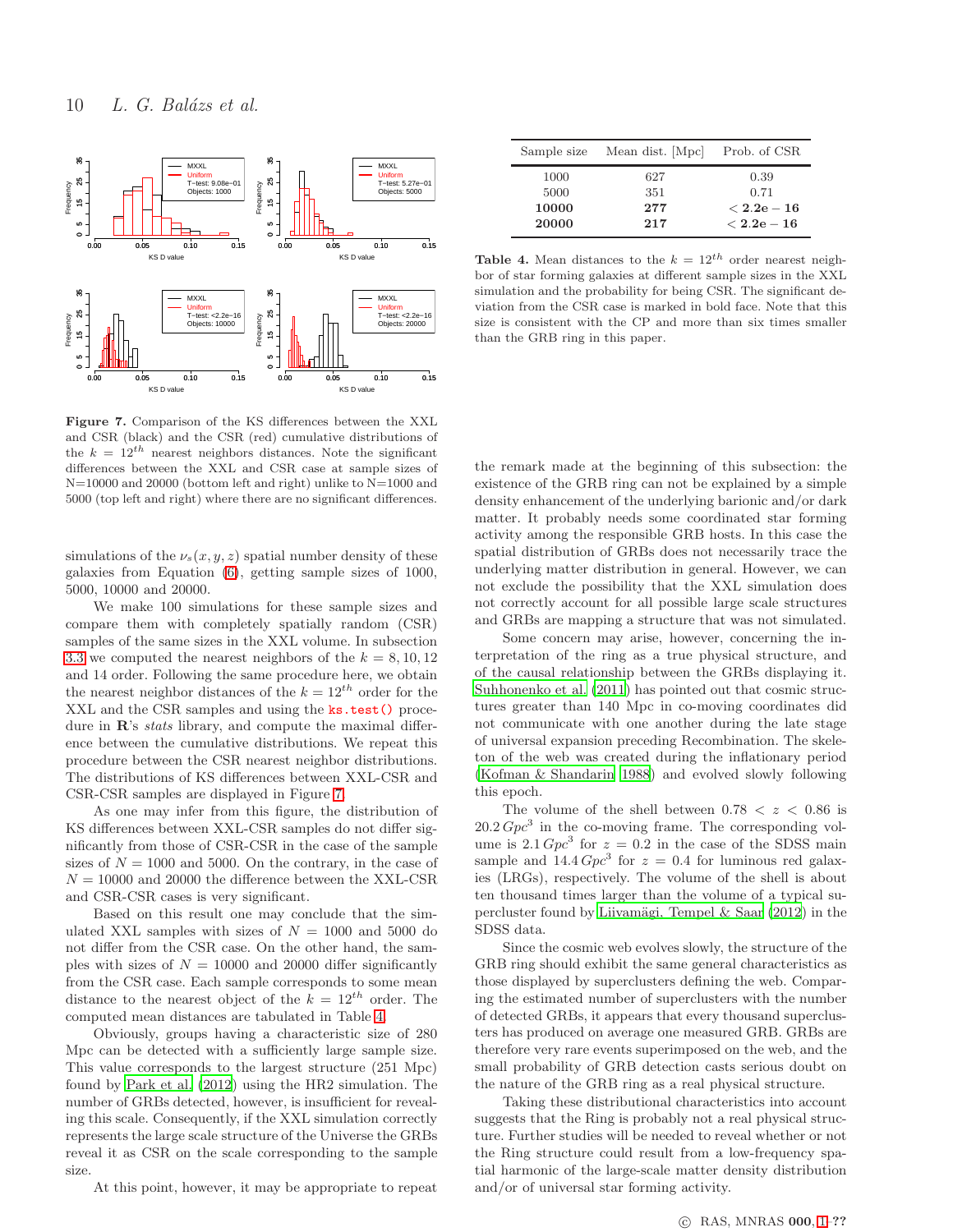# 5 SUMMARY AND CONCLUSION

Motivated by the recent discovery of Horváth, Hakkila & Bagoly (2013) revealing a large Universal structure displayed by GRBs, we study the spatial distribution of these objects in the comoving frame. The advantage of this approach is that GRBs (which are short transients) have footprints in this frame that do not change with time.

We assume in this approach that, for the spatially homogenous and isotropic case, the joint observed distribution of the GRBs can be factored into two parts: one part depends on the angular coordinates while the other part is radial and depends on the redshift.

This assumption can be tested in two different ways. The first method is essentially that used by [Horvath et al.](#page-11-13) which compares the conditional probability of the GRB angular distribution at different z values. The second method tests whether resampling the GRBs randomly makes any statistical changes in the distribution in the 3D comoving frame.

We estimate the spatial density of GRBs by searching the angular separations of the k-th order nearest neighbours. For these computations we use the  $knn.dist(x,k)$  procedure in the FNN library of the R statistical package. To compromise between the large variance of estimated densities at small  $k$  values and the smearing out of real small scale structures at large  $k$  values, we use the spatial densities obtained by taking  $k = 8, 10, 12$  and 14.

Resampling the redshift distribution 10000 times and calculating the spatial densities from the samples obtained in this way we obtain mean densities and their variances assuming the null hypothesis, i.e. that the factorization of the spatial distribution of GRBs is valid. Subtracting the mean value from the observed one and dividing by the standard deviation we calculate the standardized values of the densities obtained from the nearest neighbour procedure.

KS tests revealed that the logarithmic densities obtained in this way follow a Gaussian distribution allowing us to get a logarithmic likelihood function as a sum of the squared logarithmic densities. Since the sum of squared Gaussian variables follows a  $\chi^2_k$  distribution with k degrees of freedom, by selecting objects in a certain distance separation range and calculating the value of this variable we can test for the significance of density fluctuations.

Since the calculated logarithmic densities in the  $k =$ 8, 10, 12, 14 cases are strongly correlated pairwise, performing a principal component analysis (PCA) allows us to join the logarithmic densities in the first (the only significant) PC variable representing 91% of the total variance. Computing  $\chi_k^2$  values from this PC for  $k = 8, 10, 12, 14$  degrees of freedom and plotting them as a function of the distance, we find a very pronounced peak at about  $2800$  Mpc corresponding to a significance of 99.95%, 99.93%, 99.96% and 99.97%, depending on the degrees of freedom.

We plot the angular positions of the GRBs within the  $FWHM$  range around the distance of the  $\chi^2_k$  peak. Examining these plots we conclude the following:

- There is a ring consisting of 9 GRBs having a mean angular diameter of  $36^{\circ}$  corresponding to 1720 Mpc in the comoving frame.

- The ring is located in the  $0.78 < z < 0.86$  redshift range

having a standard deviation of  $\sigma_z = 0.025$ , corresponding to a comoving distance range of  $2672 < d_c < 2866$  Mpc having a standard deviation of  $\sigma_d = 65 \, Mpc$ .

- If one interprets the ring as a real spatial structure, then the observer has to see it nearly face on because of the small standard deviation of GRB distances around the object's center.

- The ring can be a projection of a spheroidal structure. Adopting this approach one has to assume that each host galaxy has a period of  $2.5 \times 10^8$  years during which the GRB rate is enhanced.

- The mass of the object responsible for the observed ring is estimated to be in the range of  $10^{17} - 10^{18} M\odot$  if the true structure is a torus or  $10^{18} - 10^{19} M\odot$  in case of a spheroid.

- GRBs are very rare events superimposed on the cosmic web identified by superclusters. Because of this, the ring is probably not a real physical structure. Further studies are needed to reveal whether or not the Ring could have been produced by a low-frequency spatial harmonic of the largescale matter density distribution and/or of universal star forming activity.

## ACKNOWLEDGEMENTS

This work was supported by the OTKA grant NN 11106 and NASA EPSCoR grant NNX13AD28A. We are very much indebted to the referee, Dr. Jaan Einasto, for his valuable comments and suggestions.

## **REFERENCES**

- <span id="page-10-15"></span>Angulo R. E., Springel V., White S. D. M., Jenkins A., Baugh C. M., Frenk C. S., 2012, MNRAS, 426, 2046
- <span id="page-10-13"></span>Aragon-Calvo M. A., Szalay A. S., 2013, MNRAS, 428, 3409
- <span id="page-10-3"></span>Bagla J. S., Yadav J., Seshadri T. R., 2008, MNRAS, 390, 829
- <span id="page-10-9"></span>Bahcall N. A., Kulier A., 2014, MNRAS, 439, 2505
- <span id="page-10-7"></span>Balazs L. G., Meszaros A., Horvath I., 1998, A&A, 339, 1
- <span id="page-10-8"></span>Balázs L. G., Mészáros A., Horváth I., Vavrek R., 1999, A&AS, 138, 417
- <span id="page-10-6"></span>Briggs M. S., 1993, ApJ, 407, 126
- <span id="page-10-2"></span>Castro Cerón J. M., Michałowski M. J., Hjorth J., Malesani D., Gorosabel J., Watson D., Fynbo J. P. U., Morales Calderón M., 2010, ApJ, 721, 1919
- <span id="page-10-12"></span>Centrella J., Melott A. L., 1983, Nature, 305, 196
- <span id="page-10-0"></span>Clowes R. G., Campusano L. E., Graham M. J., Söchting I. K., 2012, MNRAS, 419, 556
- <span id="page-10-1"></span>Clowes R. G., Harris K. A., Raghunathan S., Campusano L. E., Söchting I. K., Graham M. J., 2013, MNRAS, 429, 2910
- <span id="page-10-4"></span>Clowes R. G., Iovino A., Shaver P., 1987, MNRAS, 227, 921
- <span id="page-10-10"></span>Davidzon I. et al., 2013, A&A, 558, A23

1022

- <span id="page-10-5"></span>Doroshkevich A., Tucker D. L., Allam S., Way M. J., 2004, A&A, 418, 7
- <span id="page-10-14"></span>Doroshkevich A. G., Klypin A. A., 1988, MNRAS, 235, 865
- <span id="page-10-11"></span>Driver S. P., Popescu C. C., Tuffs R. J., Liske J., Graham A. W., Allen P. D., de Propris R., 2007, MNRAS, 379,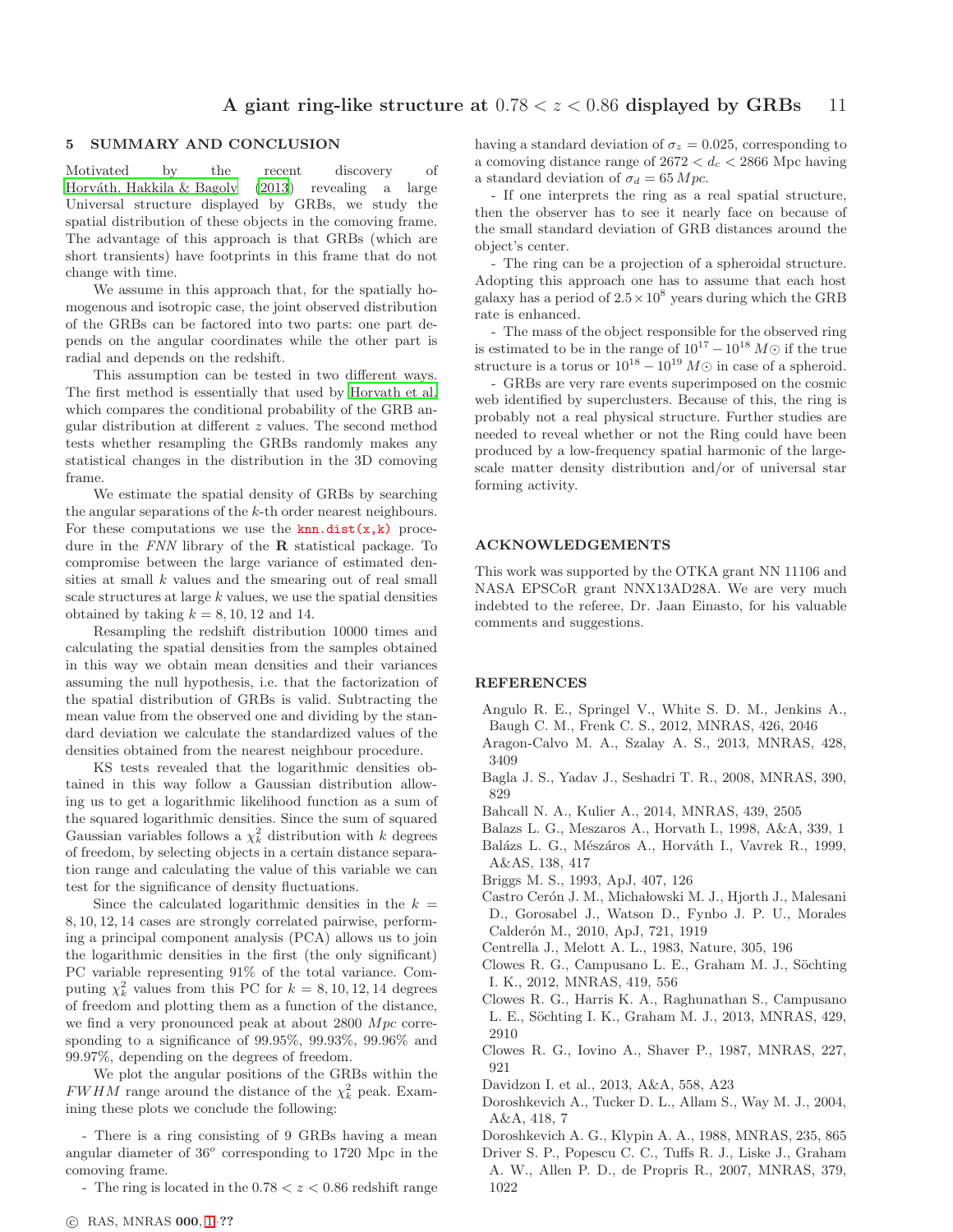- <span id="page-11-42"></span>Einasto J. et al., 1997, Nature, 385, 139
- <span id="page-11-46"></span>Einasto J. et al., 2006, A&A, 459, L1
- <span id="page-11-19"></span>Einasto J., Gramann M., 1993, ApJ, 407, 443
- <span id="page-11-47"></span>Einasto J., Joeveer M., Saar E., 1980, Nature, 283, 47
- <span id="page-11-40"></span>Einasto J. et al., 2011, A&A, 534, A128
- <span id="page-11-12"></span>Einasto M. et al., 2014, A&A, 568, A46
- <span id="page-11-18"></span>Ellis G. F. R., 1975, QJRAS, 16, 245
- <span id="page-11-41"></span>Frisch P., Einasto J., Einasto M., Freudling W., Fricke K. J., Gramann M., Saar V., Toomet O., 1995, A&A, 296, 611
- <span id="page-11-2"></span>Gott, III J. R., Jurić M., Schlegel D., Hoyle F., Vogeley M.,
- Tegmark M., Bahcall N., Brinkmann J., 2005, ApJ, 624, 463
- <span id="page-11-27"></span>Graham M. J., Clowes R. G., Campusano L. E., 1995, MN-RAS, 275, 790
- <span id="page-11-10"></span>Haberzettl L. et al., 2009, ApJ, 702, 506
- <span id="page-11-11"></span>Haines C. P., Campusano L. E., Clowes R. G., 2004, A&A, 421, 157
- <span id="page-11-0"></span>Heinämäki P., Suhhonenko I., Saar E., Einasto M., Einasto J., Virtanen H., 2005, ArXiv e-prints 0507197
- <span id="page-11-13"></span>Horváth I., Hakkila J., Bagoly Z., 2013, 7th Huntsville Gamma-Ray Burst Symposium, GRB 2013: paper 33 in eConf Proceedings C1304143
- <span id="page-11-14"></span>Horv´ath I., Hakkila J., Bagoly Z., 2014, A&A, 561, L12
- <span id="page-11-39"></span>Icke V., 1984, MNRAS, 206, 1P
- <span id="page-11-26"></span>Icke V., van de Weygaert R., 1991, QJRAS, 32, 85
- <span id="page-11-50"></span>Kim J., Park C., Rossi G., Lee S. M., Gott, III J. R., 2011, Journal of Korean Astronomical Society, 44, 217
- <span id="page-11-30"></span>Kitaura F.-S., 2013, MNRAS, 429, L84
- <span id="page-11-31"></span>Kitaura F.-S., 2014, ArXiv e-prints
- <span id="page-11-54"></span>Kofman L. A., Shandarin S. F., 1988, Nature, 334, 129
- <span id="page-11-4"></span>Komberg B. V., Kravtsov A. V., Lukash V. N., 1994, A&A, 286, L19
- <span id="page-11-5"></span>Komberg B. V., Kravtsov A. V., Lukash V. N., 1996, MN-RAS, 282, 713
- <span id="page-11-6"></span>Komberg B. V., Lukash V. N., 1998, Gravitation and Cosmology, 4, 119
- <span id="page-11-37"></span>Le Fèvre O. et al., 2014, The Messenger, 155, 33
- <span id="page-11-36"></span>Le Fèvre O. et al., 2013, A&A, 559, A14
- <span id="page-11-17"></span>Levesque E. M., Kewley L. J., Berger E., Zahid H. J., 2010, AJ, 140, 1557
- <span id="page-11-1"></span>Lietzen H. et al., 2009, A&A, 501, 145
- <span id="page-11-22"></span>Liivamägi L. J., Tempel E., Saar E., 2012, A&A, 539, A80
- <span id="page-11-33"></span>Litvin V. F., Matveev S. A., Mamedov S. V., Orlov V. V., 2001, Astronomy Letters, 27, 416
- <span id="page-11-38"></span>Marulli F. et al., 2013, A&A, 557, A17
- <span id="page-11-32"></span>Mészáros A., Bagoly Z., Horváth I., Balázs L. G., Vavrek R., 2000, ApJ, 539, 98
- <span id="page-11-15"></span>Mészáros P., 2006, Reports on Progress in Physics, 69, 2259
- <span id="page-11-7"></span>Newman P. R., Clowes R. G., Campusano L. E., Graham M. J., 1998a, in Large Scale Structure: Tracks and Traces, Mueller V., Gottloeber S., Muecket J. P., Wambsganss J., eds., pp. 133–134
- <span id="page-11-8"></span>Newman P. R., Clowes R. G., Campusano L. E., Graham M. J., 1998b, in Wide Field Surveys in Cosmology, Colombi S., Mellier Y., Raban B., eds., p. 408
- <span id="page-11-53"></span>Park C., Choi Y.-Y., Kim J., Gott, III J. R., Kim S. S., Kim K.-S., 2012, ApJ, 759, L7
- <span id="page-11-52"></span>Perley D. A. et al., 2015, ApJ, 801, 102
- <span id="page-11-28"></span>Platen E., van de Weygaert R., Jones B. J. T., Vegter G., Calvo M. A. A., 2011, MNRAS, 416, 2494
- <span id="page-11-23"></span>Sarkar P., Yadav J., Pandey B., Bharadwaj S., 2009, MN-RAS, 399, L128
- <span id="page-11-16"></span>Savaglio S., Glazebrook K., Le Borgne D., 2009, ApJ, 691, 182
- <span id="page-11-25"></span>Söchting I. K., Coldwell G. V., Clowes R. G., Campusano L. E., Graham M. J., 2012, MNRAS, 423, 2436
- <span id="page-11-48"></span>Springel V. et al., 2005, Nature, 435, 629
- <span id="page-11-43"></span>Suhhonenko I. et al., 2011, A&A, 531, A149
- <span id="page-11-34"></span>Tanvir N. R., Chapman R., Levan A. J., Priddey R. S., 2005, Nature, 438, 991
- <span id="page-11-51"></span>Tanvir N. R. et al., 2009, Nature, 461, 1254
- <span id="page-11-21"></span>Tegmark M. et al., 2006, Phys. Rev. D, 74, 123507
- <span id="page-11-44"></span>Tully R. B., Courtois H., Hoffman Y., Pomarède D., 2014, Nature, 513, 71
- <span id="page-11-35"></span>Vavrek R., Balázs L. G., Mészáros A., Horváth I., Bagoly Z., 2008, MNRAS, 391, 1741
- <span id="page-11-49"></span>Vogelsberger M., Genel S., Sijacki D., Torrey P., Springel V., Hernquist L., 2013, MNRAS, 436, 3031
- <span id="page-11-3"></span>Webster A., 1982, MNRAS, 199, 683
- <span id="page-11-9"></span>Williger G. M., Campusano L. E., Clowes R. G., Graham M. J., 2002, ApJ, 578, 708
- <span id="page-11-24"></span>Yadav J. K., Bagla J. S., Khandai N., 2010, MNRAS, 405, 2009
- <span id="page-11-20"></span>Yahata K. et al., 2005, PASJ, 57, 529
- <span id="page-11-45"></span>Zeldovich I. B., Einasto J., Shandarin S. F., 1982, Nature, 300, 407
- <span id="page-11-29"></span>Zhang Y., Springel V., Yang X., 2010, ApJ, 722, 812

# APPENDIX A: OBSERVING A RING STRUCTURE BY CHANCE

In this manuscript we have found strong evidence for a ringlike structure displayed by 9 GRBs. The probability of obtaining this clustering only by chance is about  $p = 5 \times 10^{-4}$ , but this value is not sensitive to the actual pattern of the points within the group. Although we claim to have found evidence for a regular structure, the apparent shape of a ring is based only on a visual impression. It is useful to develop a quantitative measure supporting the efficacy of this subjective impression.

In this appendix we compare the projection of two simple spherical models; a) a homogeneous sphere and b) a spherical shell. It is not difficult to derive the probability density functions for these projections into a plain. If we denote the projected distance from the mean position of the group to one of the members by  $\rho$ , then we can normalize each position relative to the maximum projection  $_{\varrho_{max}}$  so that the projections vary in the range of  $\{0,1\}$ . In case of a homogeneous sphere the projected probability density is given by

$$
f(\varrho) = 3\varrho\sqrt{1 - \varrho^2} \tag{A1}
$$

and in the case of a shell we get

$$
g(\varrho) = \frac{\varrho}{\sqrt{1 - \varrho^2}}\tag{A2}
$$

The shapes of these functions are displayed in Figure [A1.](#page-12-0)

The Figure demonstrates that the projections for a shell result in a significant enhancement of the points close to the maximal distance from the center; this is not the case